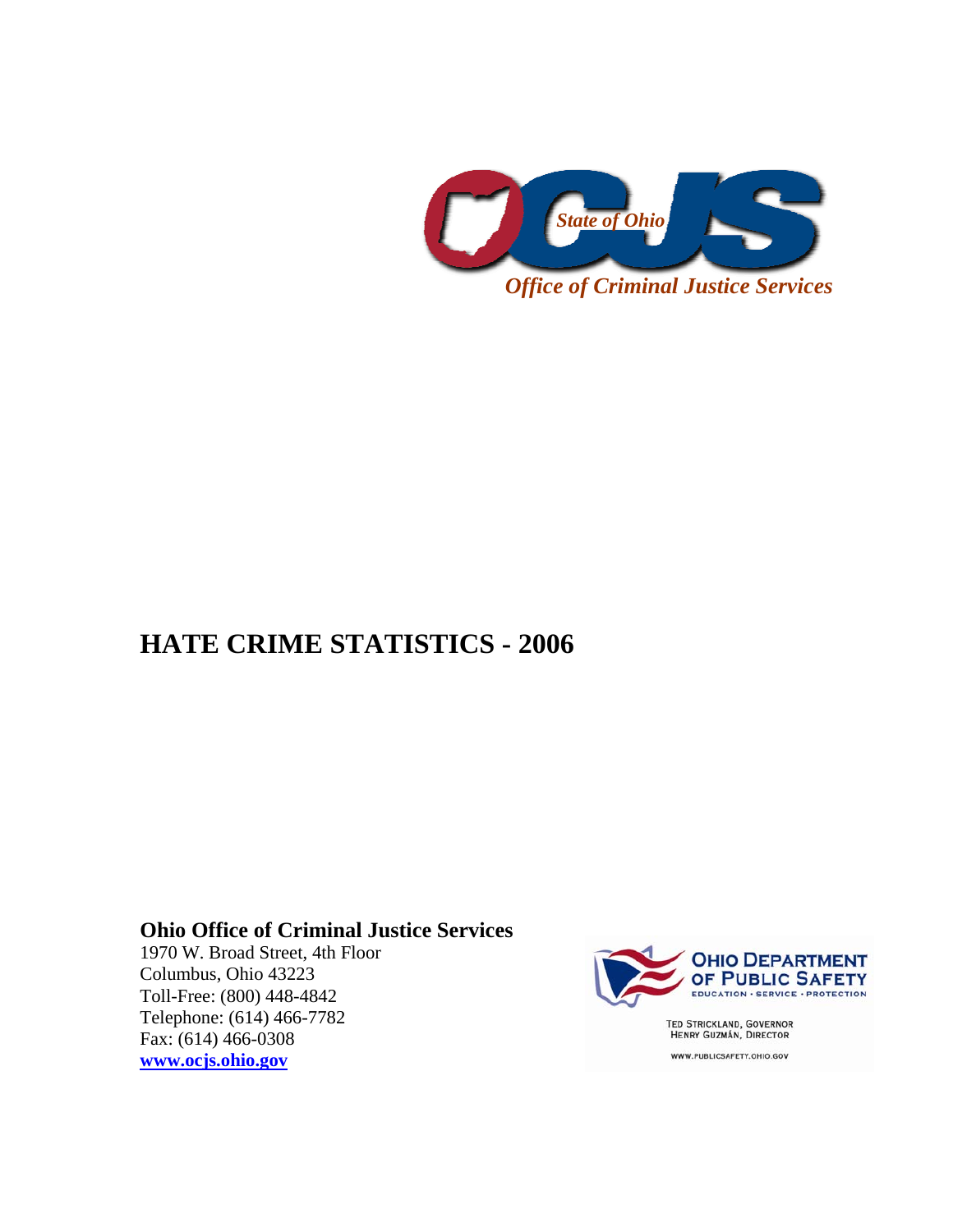## HATE CRIME STATISTICS 2006

In November 2007, the Federal Bureau of Investigation released the publication, *Hate Crime Statistics 2006*. Produced in compliance with the federal Hate Crime Statistics Act of 1990, the publication has been released annually since 1992.

Hate crimes, also known as bias crimes, are criminal offenses committed against a person, property, or society that are motivated, in part or in whole, by the offender's bias against a race, religion, disability, sexual orientation, or ethnicity/national origin.

The report is based on data submitted to the FBI's hate crime statistics program through a standardized hate crime supplement to UCR and NIBRS reports. Nationally, 12,620 law enforcement agencies representing 85.2 percent of the nation's population participated in the hate crime reporting program in 2006.

The information contained in this report is subject to strenuous qualifiers. As the FBI report itself states, "Because motivation is subjective, it is difficult to know with certainty whether a crime was a result of the offender's bias." Law enforcement investigation must reveal with sufficient evidence to lead a person to conclude that the offender's actions were motivated in whole or in part by his or her bias. This uncertainty of identifying a crime based on bias is compounded by the newness of hate crime reporting and the limited number of law enforcement agencies participating in the program.

The following is a brief review of this year's report. Whenever available, Ohio statistics are reported, and may be supplemented by U.S. statistics.

## Hate crime reporting

- The number of Ohio law enforcement agencies who submitted the hate crime supplement increased from 443 in 2005 to 493 in 2006, an 11 percent increase.
- Of the 493 Ohio law enforcement agencies who submitted the hate crime supplement, 406 reported no incidents of hate crimes in their jurisdictions.
- The number of hate crime incidents reported by Ohio law enforcement has fluctuated drastically over the past several years. In 2006, 87 Ohio law enforcement agencies reported a total of 300 hate crime incidents, an increase of 70 percent over 2005, but still less than 353 incidents reported in 2004. Nationwide statistics show fluctuation as well, but on a much smaller scale than that shown in Ohio.
- The Ohio hate crime rate of 3.5 incidents per 100,000 population is above the national average of 3.0 incidents per 100,000 population.
- Nationwide, the majority of hate crime incidents, 52 percent, involved racial bias. The remaining incidents involved religion (19 percent), sexual orientation (15 percent), ethnicity/national origin (13 percent), and disability (1 percent).